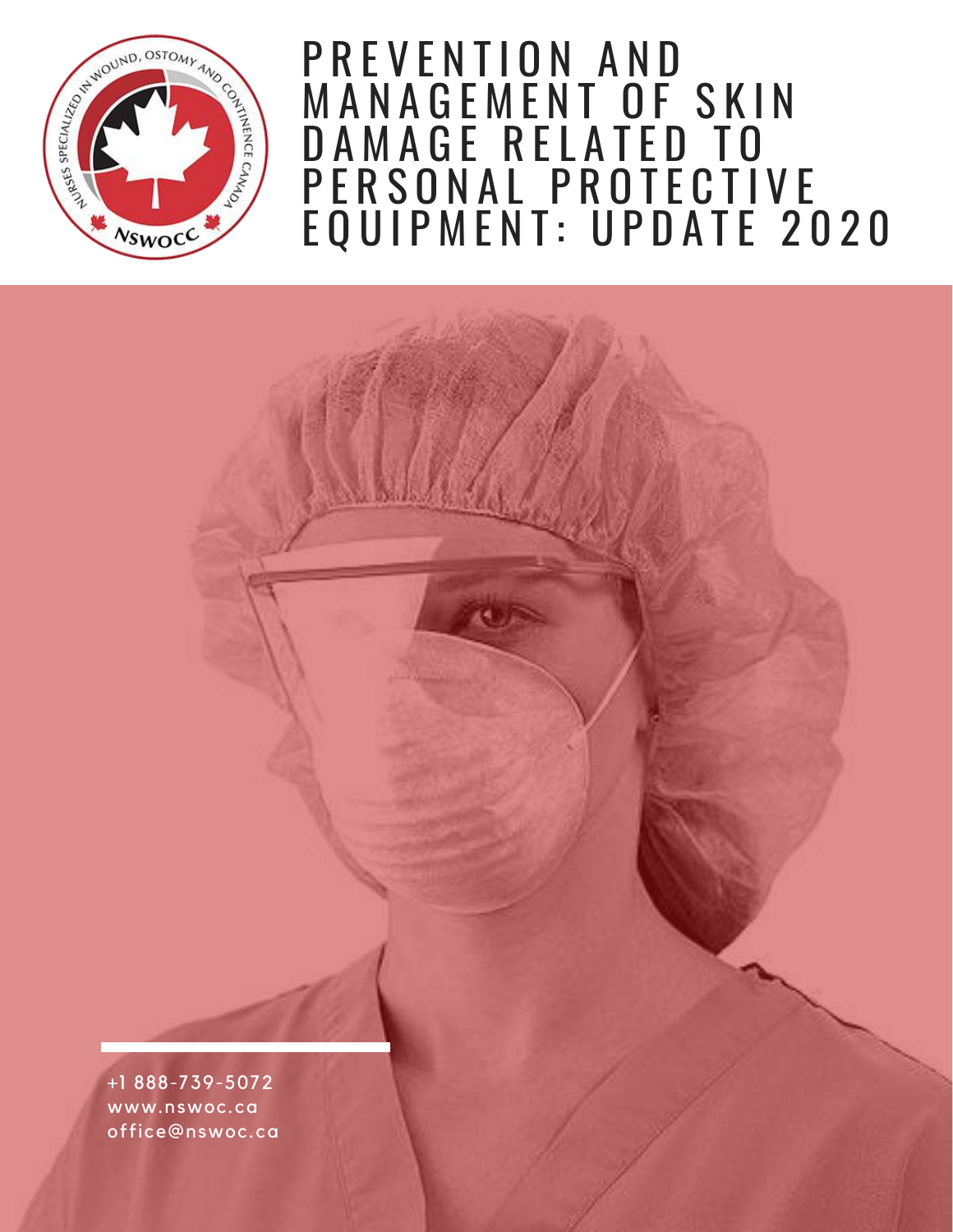Prevention and Management of Skin Damage Related to Personal Protective Equipment: Update 2020

Published by: NSWOCC

Expert Panel:

Kimberly LeBlanc, PhD, RN, NSWOC, WOCC(C), IIWCC, Chair, Wound, Ostomy and Continence Institute, Ottawa, ON

Corey Heerschap, MScCH, BScN, RN, NSWOC, WOCC(C), IIWCC, PhD (student), Wound/Ostomy Clinical Nurse Specialist, Royal Victoria Regional Health Centre, Barrie, ON

Britney Butt, MCISc-WH, BScN, RN, NSWOC, WOCC(C), Wound/Ostomy Clinical Nurse Specialist, North York General Hospital, North York, ON

Julia Bresnai-Harris, BN, RN, NSWOC, TVN, Tissue Viability Nurse, Imperial College Healthcare NHS Trust, London, UK

Dr. Lorne Wiesenfeld, MDCM, FRCPC, Vice Dean, Postgraduate Medical Education, University of Ottawa, Ottawa, ON.

This document should be cited as:

LeBlanc K, Heerschap C, Butt B, Bresnai-Harris J, Wiesenfeld L. Prevention and Management of Personal Protective Equipment Skin Injury: Update 2020. NSWOCC. Available from: www.nswoc.ca/ppe

Disclaimer: Healthcare professionals may download and reproduce this document for educational purposes. The document cannot be used to promote medical device sales and cannot be bought or sold.

# WARNING

It is the responsibility of each healthcare professional to verify with their institutional infection control team that any measure taken to prevent or manage PPE-related skin injuries do not interfere with the efficacy of the PPE nor are in contravention to any workplace policy.

This document is intended to highlight the emerging concern of PPE-related skin injury and to provide prevention and management solutions for potential PPE related skin injury. Individuals may require a repeat mask fit testing to ensure prevention and management efforts do not interfere with PPE efficacy.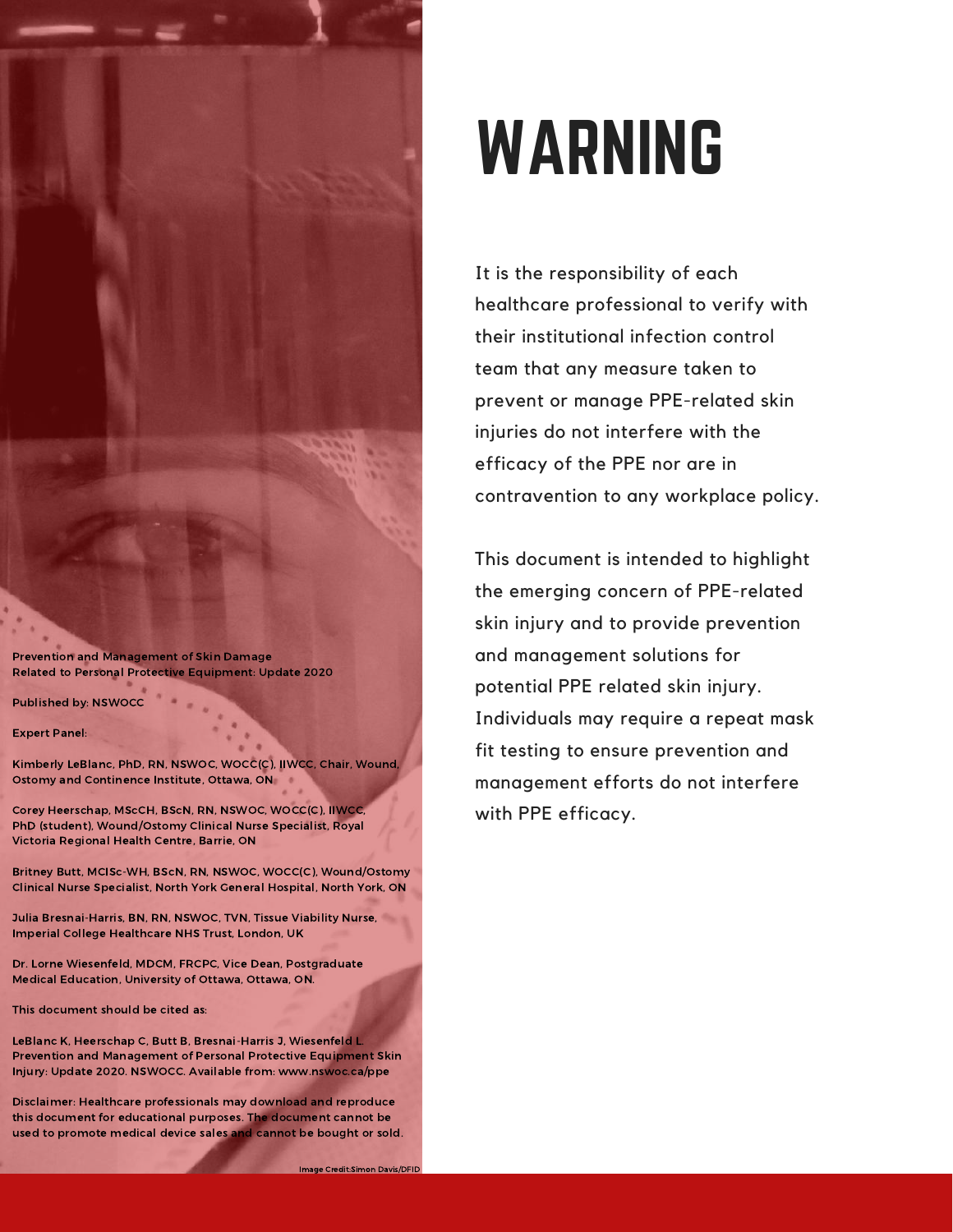## THE PROBLEM

Given the dramatic increase in the use of PPEs by Canadian healthcare professionals related to the 2020 Coronavirus Pandemic, the NSWOCC is providing this evidence summary for the prevention and management of PPE-related skin injuries.

Since the onset of the COVID-19 pandemic, skin conditions mainly related to the use of PPE and frequent skin cleansing have emerged including pressure injuries, contact dermatitis, itching, and hives related to pressure.1 Despite numerous personal and media reports by healthcare professionals of PPE-related skin injuries (pressure injuries, friction injuries, contact dermatitis and moisture associated skin damage), there exists limited published

evidence to support the prevention of these wounds.2 It has been reported that increased duration of PPE use can be associated with skin irritation and breakdown.3 Findings of 542 healthcare workers have demonstrated symptoms including burning, itching, stinging, erythema, papules, maceration and scaling; 97% of which have been associated with the prolonged use of PPE.1 Their most common areas were found to be the nasal bridge, cheeks, forehead and hands.1 Due to long-term glove use occluding the skin and causing a moisture imbalance, coupled with excessive hand cleansing irritation maceration, erosion and dermatitis become possible.1 With only 22% of healthcare workers applying a skin protective cream after washing their hands, the frequent application of hand cream especially following hand washing and before applying PPE should be recommended.1

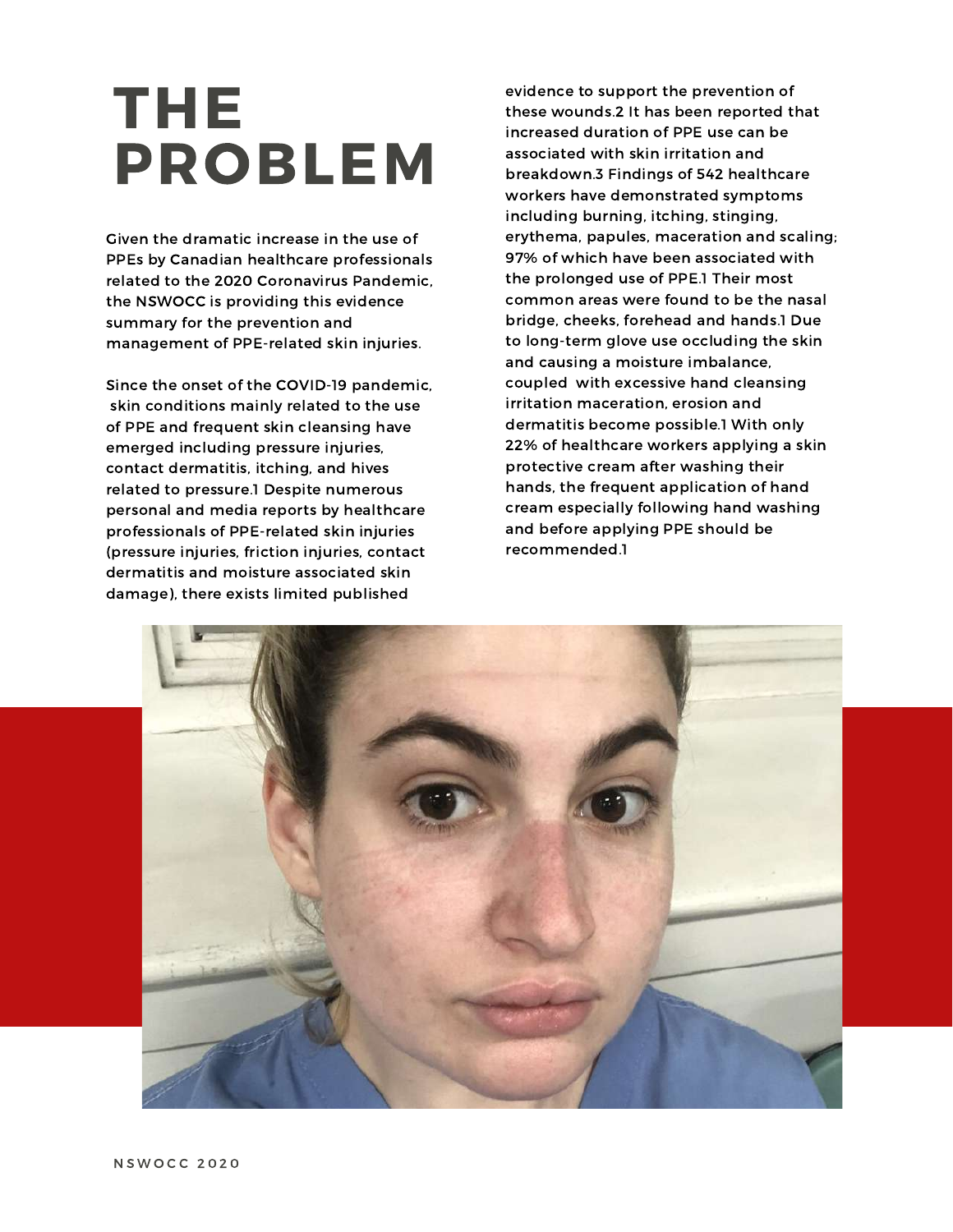PPE-related skin injuries are frequently seen as mild irritations and it is believed that they are often overlooked or minimized. It must be noted that even small skin irritations may increase the risk to healthcare professionals as skin irritation may predispose many to inadvertently touch their face (when not wearing a PPE) and break PPE protocol unconsciously.3 During the 2003 Severe Acute Respiratory Syndrome (SARS) outbreak, a study in an acute care hospital in Singapore (n=109) reported staff who used masks regularly reported acne (59.6%), facial itch (51.4%), and rash (35.8%) from N95 mask use. Additionally, staff reported dry skin (73.4%), itch (56.3%), and rash (37.5%) related to prolonged glove usage.4

In an upcoming editorial for Wound Management and Prevention, Dr. Gefen stresses that skin failure under a medical face mask will be a portal for the coronavirus to penetrate the body and will also allow other hospital-acquired bacterial, viral or fungal infections to take hold.5

PPE related skin conditions include but are not limited to; dermatitis, eczema, infections. Breaks in a health care professional's hand skin integrity can increase the risk of breaching infection control policy (itching and premature removal of PPE), and can lead to a decrease in work productivity and absence from work.6

## SOLUTION

The global community is working together to tackle this emerging skin issue. The Portuguese Wound Management Association (APTFeridas) recently released a global consensus document pertaining to best practices for the prevention of skin lesions caused by personal protective equipment (PPE).2

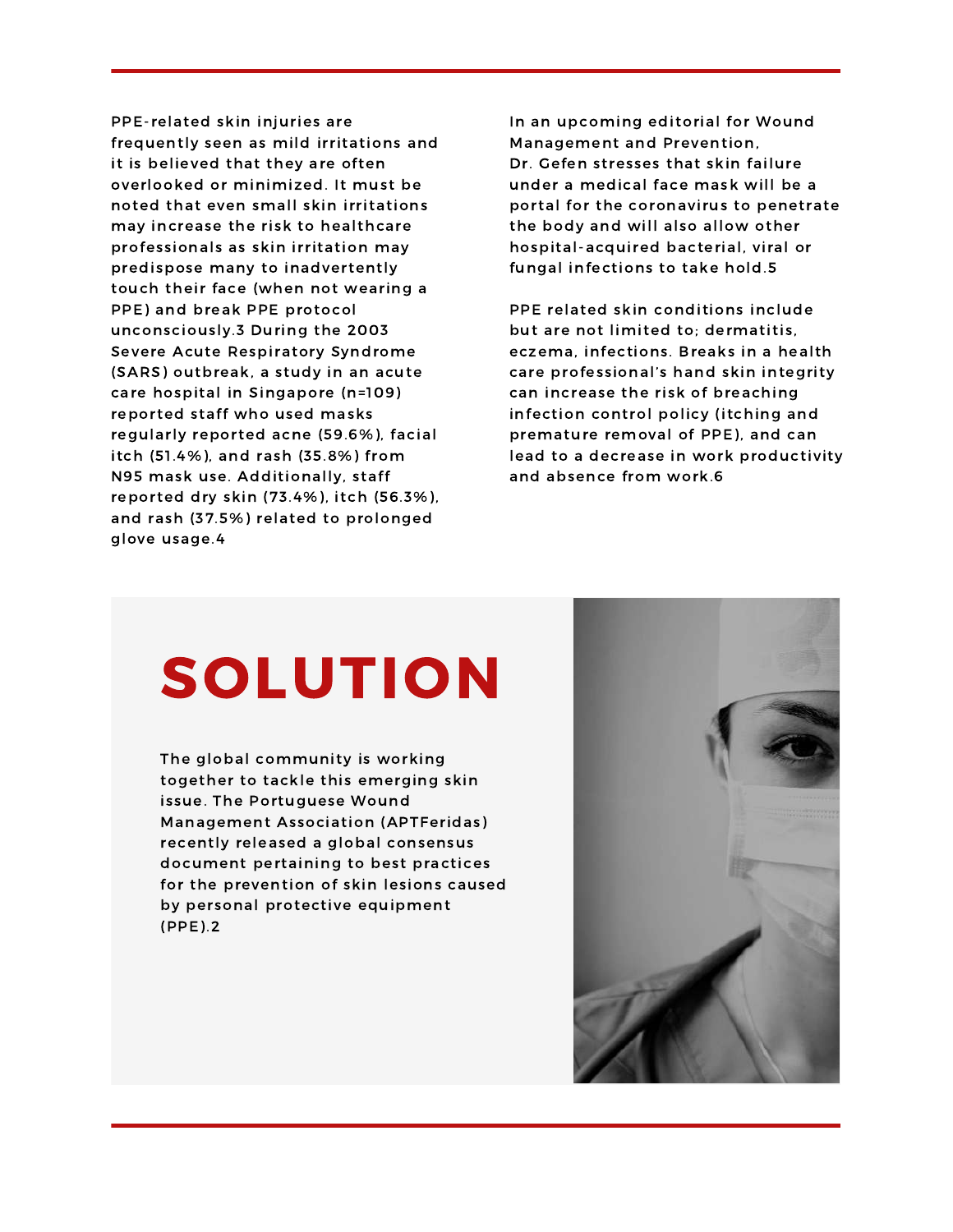### KEY RECOMMENDATIONS

#### The following summary of key recommendations have been adapted with permission2:

1. Adequate skin care before and after the use of PPE. Application of barrier protectors and regular moisturizing should be carried out.

2. Moisturize hands regularly, and ensure hands are clean and dry prior to donning gloves.

3. Use of dressing material as an interface between the PPE and the skin in the areas of adhesion / pressure / friction. Healthcare workers MUST confirm with their infection control team that the dressing material used will not diminish the efficacy of their PPE. Dressing material will not interfere with surgical masks, however, MAY interfere with the efficacy of fit-tested masks.

### STEP-WISE APPROACH

The key recommendations have been adapted for a Canadian context and presented in a step-wise approach utilizing three successive levels of management. These recommendations can be seen in Table 1 below.

|                                                                                  | Recommendations                                                                                                                                                                                                                                                                                                                                 |                                                                                                                                                               |                                                                                                                                                                                               |
|----------------------------------------------------------------------------------|-------------------------------------------------------------------------------------------------------------------------------------------------------------------------------------------------------------------------------------------------------------------------------------------------------------------------------------------------|---------------------------------------------------------------------------------------------------------------------------------------------------------------|-----------------------------------------------------------------------------------------------------------------------------------------------------------------------------------------------|
| Level of<br><b>Tissue</b><br>Damage                                              | <b>Hands Prior to</b><br><b>Donning Gloves</b>                                                                                                                                                                                                                                                                                                  | Non-Airtight<br><b>Personal Protective</b><br>Equipment (e.g.<br>surgical mask,<br>goggles, face shield)                                                      | <b>Airtight Personal</b><br><b>Protective Equipment</b><br>(e.g. N95, N99)                                                                                                                    |
| Level One<br>(Intact - Non<br>Erythemic<br>Skin)<br>Prevention                   | Options<br>• Provide staff with<br>appropriate hand<br>moisturizing skin care<br>products (and<br>encourage regular,<br>frequent use) to<br>minimize the risk and<br>occurrence of irritant<br>contact dermatitis<br>associated with hand<br>hygiene.<br>. Optimally, the best<br>hand cream is one<br>where the hand<br>cream's fat content is | Options<br>• Moisturizing cream<br>· Barrier cream<br>• Barrier wipe / spray<br>• Dimethicone cream                                                           | Options<br>• Moisturizing cream<br>· Barrier cream<br>• Barrier wipe / spray<br>· Dimethicone cream                                                                                           |
| <b>Level Two</b><br>(Intact-<br>Erythemic<br>skin) Stage 1<br>Pressure<br>Injury |                                                                                                                                                                                                                                                                                                                                                 | • Thin adhesive foam<br>dressing<br>• Perforated silicone<br>adherent sheet<br>• Non-perforated<br>silicone adherent<br>sheet<br>• Thin hydrocolloid<br>Sheet | • Non-perforated<br>silicone adherent<br>sheet<br>• Thin hydrocolloid<br>sheet<br>• Only IF approved by<br><b>HCP's institution and</b><br>does not interfere with<br>the efficacy of the PPE |
| <b>Level Three</b><br>(Non-Intact<br>Skin) Stage 2<br>Pressure<br>Injury         | approximately 70%.<br>· Remove all nail polish,<br>artificial nails prior to<br>applying gloves<br>. Avoid wearing jewelry<br>and wrist watches<br>• Ensure hands are dry<br>(after washing, using<br>hand sanitizers or<br>applying moisturizer)<br>prior to applying<br>gloves<br>• Seek medical<br>attention if irritation<br>persists       | • Thin adhesive foam<br>dressing<br>• Thin hydrocolloid<br>sheet                                                                                              | • Thin hydrocolloid<br>sheet<br>. Only IF approved by<br><b>HCP's institution and</b><br>does not interfere with<br>the efficacy of the PPE                                                   |

#### **Decemmendations**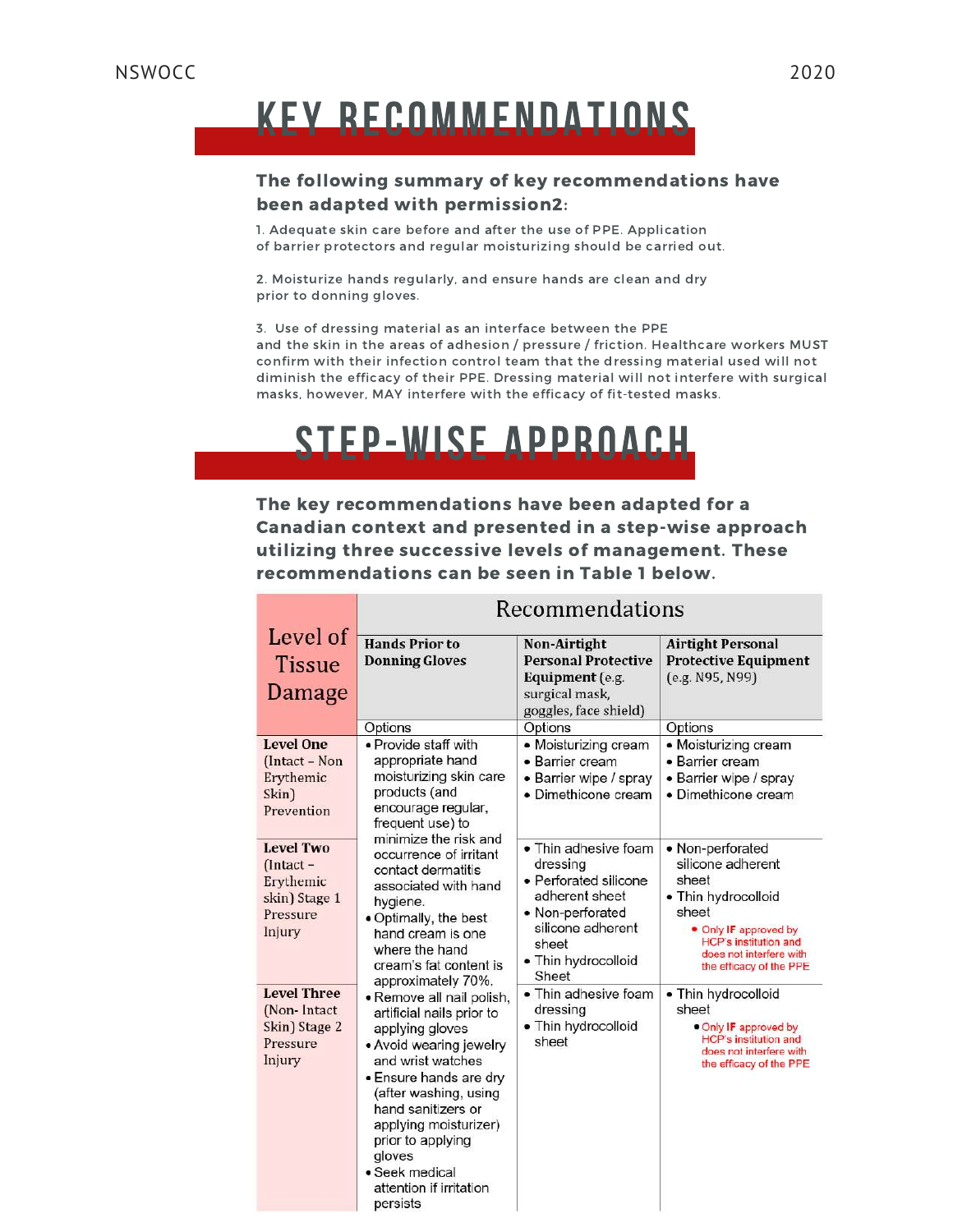#### DRESSING CATEGORIES FOR THE PREVENTION AND TREATMENT OF PPE RELATED SKIN DAMAGE

| Dressing<br>Type                             | Description                                                                                                                                                                                                |                                                                                                                                                               |  |
|----------------------------------------------|------------------------------------------------------------------------------------------------------------------------------------------------------------------------------------------------------------|---------------------------------------------------------------------------------------------------------------------------------------------------------------|--|
|                                              | Description                                                                                                                                                                                                | <b>Examples</b><br>(Not Exhaustive List)                                                                                                                      |  |
| <b>Dimethicone</b><br>Cream                  | Dimethicone is a type of silicone<br>$\bullet$<br>which can act as a skin barrier.<br>Often used as a skin protectant<br>ingredient for wound healing and<br>treatment of dry skin.                        | • Prosheild<br>• Secura protective<br>dimethicone cream<br>• Sween 24 dimethicone<br>cream<br>• Braza Cleanse and Protect<br>• Remedy Phytoplex<br>Hydraguard |  |
| Hydrocolloid                                 | • A hydrocolloid dressing is an<br>opaque or transparent dressing for<br>wounds<br>• In contact with wound exudate, the<br>polysaccharides and other polymers<br>absorb water and swell, forming a<br>gel. | · Tegaderm hydrocolloid<br>• Duoderm thin<br>• Nuderm<br>• Comfeel<br>• Brava Elastic Barrier Strips                                                          |  |
| Foam                                         | • Absorptive dressings comprised of<br>polyurethane or silicone. Provide<br>moist wound healing.                                                                                                           | Mepilex Lite- Non-Border<br>$\bullet$<br>• Allyven thin - Non-Border<br>• Optifoam Thin                                                                       |  |
| Non-perforated<br>silicone<br>adherent sheet | • Silicone dressing sheet with<br>adherent backing<br>• No moisture absorption.                                                                                                                            | • Medi-Clear Scar                                                                                                                                             |  |
| Perforated<br>silicone<br>adherent sheet     | • Perforated silicone dressing sheet<br>with adherent backing<br>• No moisture absorption.                                                                                                                 | • Mepitel-One<br>• Adaptic Touch                                                                                                                              |  |
| <b>Moisturizing</b><br>Cream                 | • Treat or prevent dry, rough, scaly,<br>or itchy skin and other minor skin<br>irritations                                                                                                                 | • Sween Cream<br>• Atrac-tain<br>• Smith and Nephew<br>Professional Cream<br>• Remedy Phytoplex Cream                                                         |  |
| <b>Barrier Cream</b>                         | • Protective cream<br>• Protects intact or damaged skin<br>from moisture, adhesive trauma and<br>friction                                                                                                  | • Remedy Phytoplex<br>Moisturising Barrier Cream<br>• Brava Barrier Cream<br>• Cavilon durable barrier<br>cream                                               |  |
| Barrier Wipe /<br>Spray                      | • Alcohol-free liquid barrier film that<br>protects<br>• Protects intact or damaged skin<br>from moisture, adhesive trauma and<br>friction<br>• Forms a breathable, transparent<br>coating on the skin     | • Cavilon No Sting Barrier<br>film<br>• Smith and Nephew No sting<br><b>Barrier Film</b><br>• Brava Skin Barrier Film                                         |  |

#### SUMMARY OF KEY RECOMMENDATIONS (ADAPTED WITH PERMISSION)1:

A. Skin Protection

Perform daily hygiene routine followed by moisturizing cream and/or skin protector. Consider using an acrylate polymer and/or dimethicone based cream (longer durability). Moisturizer should be applied to regions of greater surface contact (ears, forehead, nose and malar area) with PPE.

Moisturize hands regularly, and ensure hands are clean and dry prior to donning gloves.

NOTE: Ensure that the moisturizer has been allowed to dry to form a film not affecting the seal of the PPE prior to application so as not to interfere with PPE efficacy.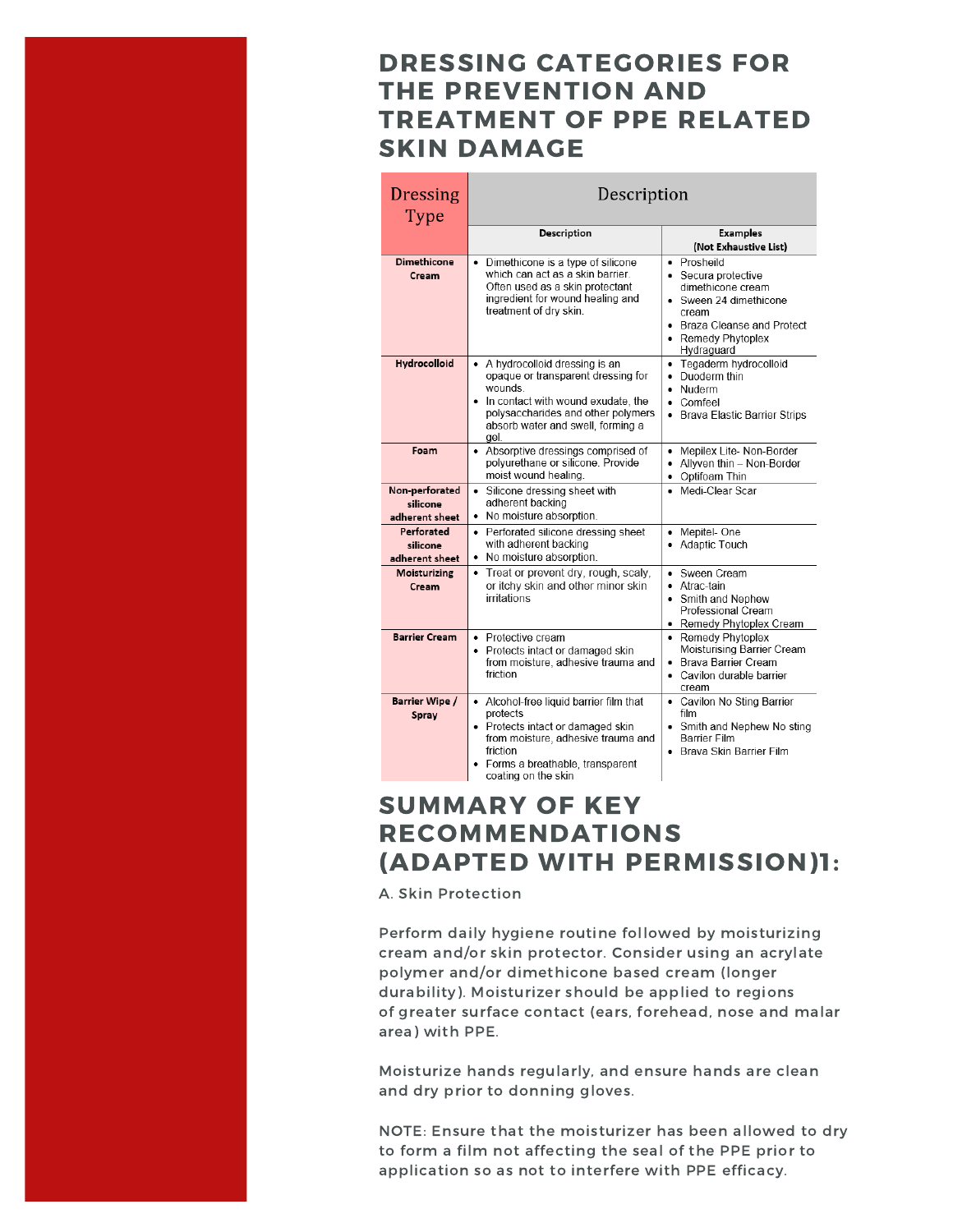B. Use the PPE appropriate to the level of care to be provided and institutional policy.

Ensure that you have been properly fitted for your PPE and that you are using that PPE when required. Follow your local protocol for applying and removing your PPE. Adjust the device to the shape of your nose/face before definitively applying PPE. Confirm that you do not feel discomfort at any specific point of contact between the skin and the device. Skin irritation can be related to the misapplication of PPE.

C. Use of Dressing Material / Interface between PPE and the Skin.

When appropriate and if it has been deemed that the use of a dressing will not disrupt the efficacy of the PPE. See Figure 1 for cutting patterns.

- Wash and dry the face, specifically in the places where the dressing material will be applied
- Cut and adjust the material to the application site. Proposed materials include thin foams with silicone. Alternatives include thin hydrocolloids and film dressings however these should be used with caution as they are occlusive and may not best manage humidity and temperature.
- The material-PPE interface should be re-evaluated on a regular basis to ensure best fit and appropriate skin management
- Apply interface to skin WITHOUT tension to avoid medical adhesive related skin injury.
- Assess for "good" fit after applying PPE, verifying the PPE seal and insuring no areas of additional pressure.

#### D. Pressure Relief

It is recommended that PPEs be removed and pressure areas relieved every 4 hours. This should be done in accordance with local policy and procedures.

Note: If the dressing or the PPE becomes wet or soiled it must be changed immediately.

#### E. Skin Cleansing and Hydration

Once the PPE has been removed (as per local policies and procedures), the dressing should be removed and skin inspected.

After proper hand washing, face and neck should be thoroughly cleansed using soap and water paying special attention to areas under pressure. Do not rub these areas as this may increase tissue damage.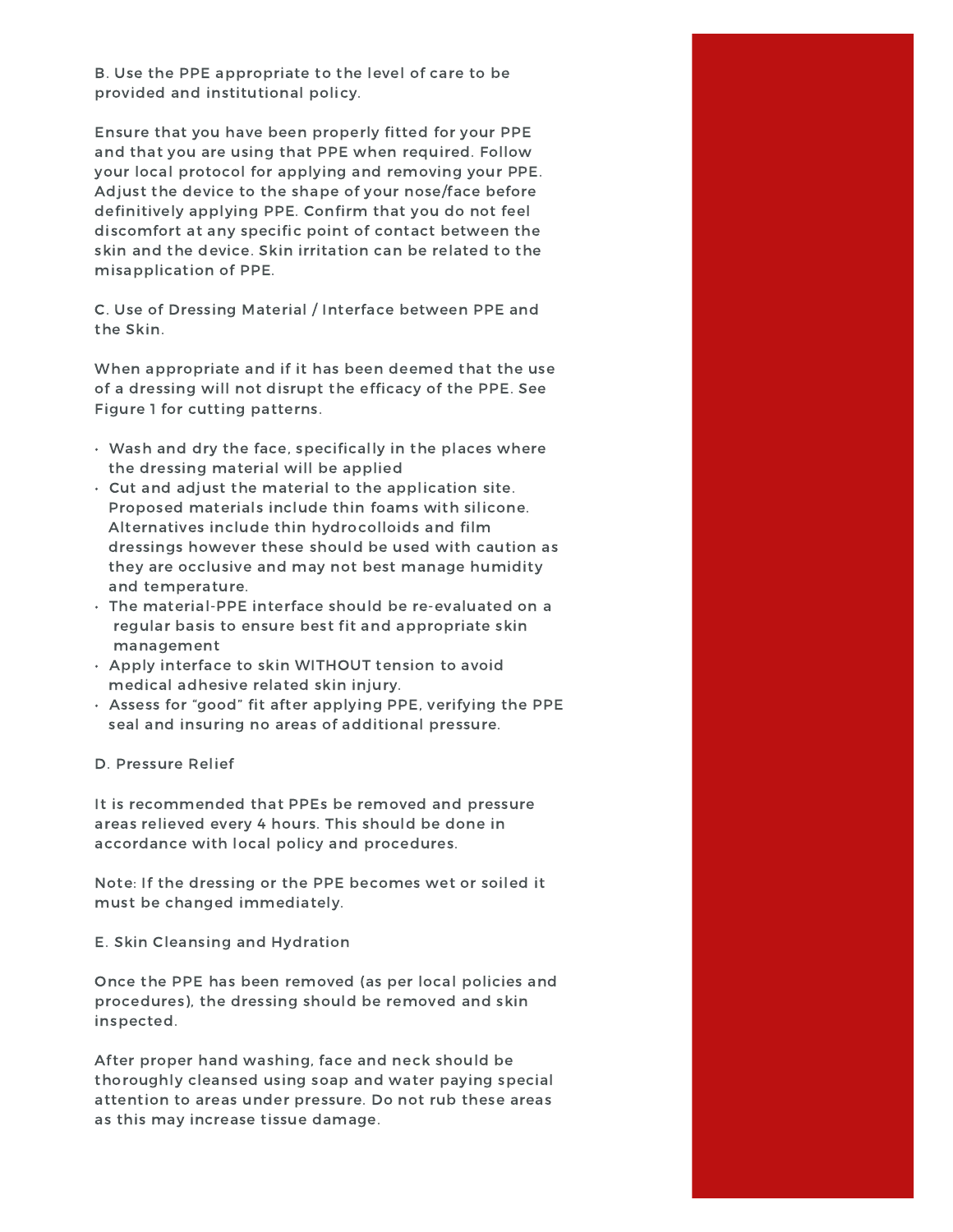Dry the face and then apply a moisturizer to the face. If skin breakdown is present, dressings may be required. Daily skin care with hydration and protection will aid in maintaining skin integrity and wound prevention.

Note: Healthcare professionals need to optimize hydration and nutrition to ensure skin health and a balanced physiological response.

Figure 1. Courtesy of Paulo Alves: Cutting molds and adaptation to pressure areas







Ears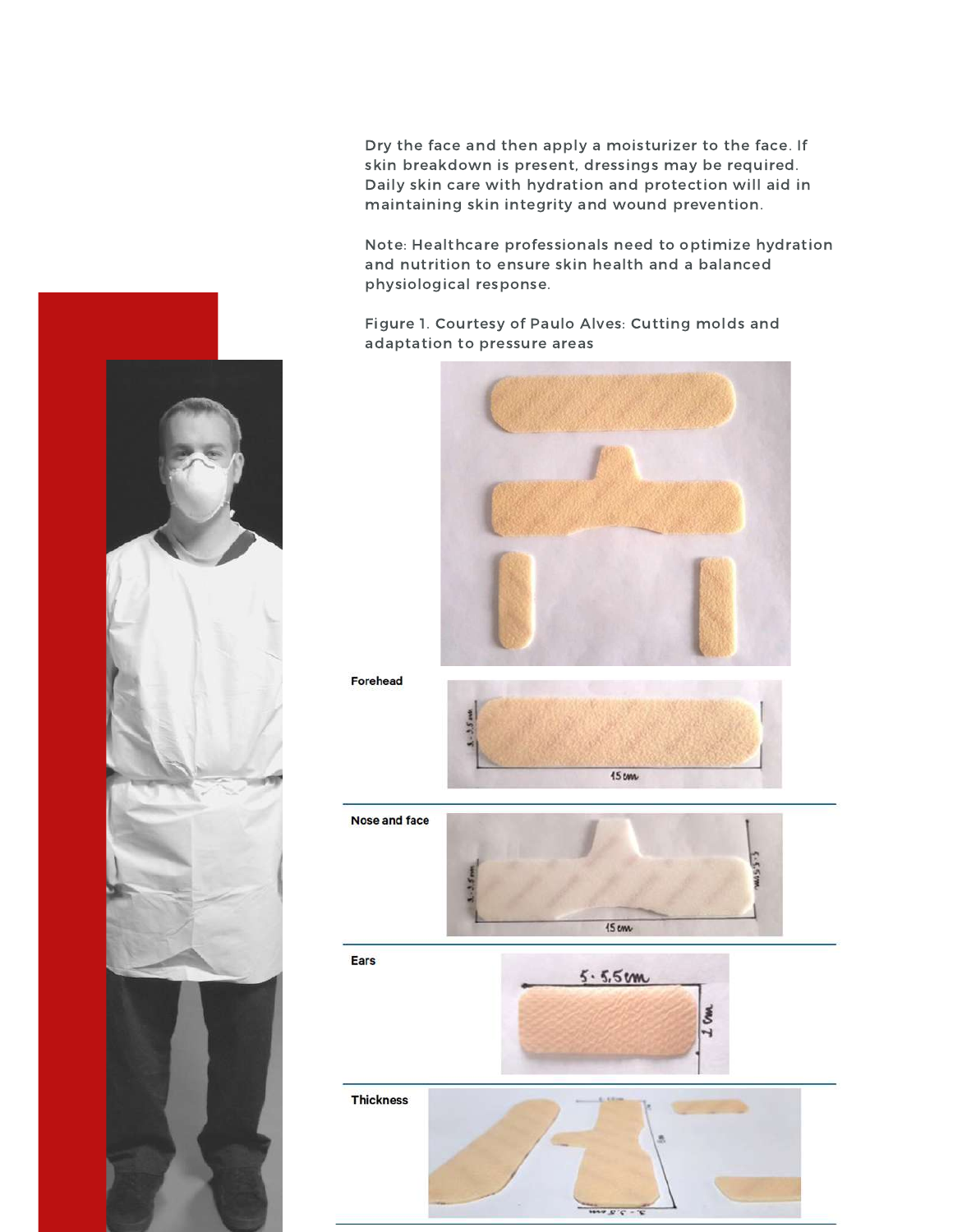## PREPARED BY:

Kimberly LeBlanc PhD, RN, NSWOC, WOCC(C), IIWCC Corey Heerschap MScCH, BScN, RN, NSWOC, WOCC(C), IIWCC, PhD (student) Britney Butt MCISc-WH, BScN, RN, NSWOC, WOCC(C) Julia Bresnai-Harris BN, RN, NSWOC, TVN Dr. Lorne Wiesenfeld MDCM, FRCPC

Special thanks to Dr. Paulo Alves for his generosity in sharing educational resources for the preparation of this document.

### REFERENCES:

1) Darlenski R, Tsankov N. (in press). Covid-19 pandemic and the skin – What should dermatologists know? Clinics in Dermatology. Doi: https://doi.org/10.1016/j.clindermatol.2020.03.012

2) Alves, P; Moura, A.; Vaz, A.; Ferreira, A.; Malcato, E.; Mota, F.; Afonso, G.; Ramos, P.; Dias, V.; Homem-Silva, P. (2020) PREPI | COVID19. PRevenção de lesões cutâneas causadas pelos Equipamentos de Proteção Individual (Máscaras faciais, respiradores, viseiras e óculos de proteção). Journal of Tissue Healing and Regeneration. Suplemento da edição Outubro/Março XV.

3) Kantor, J. (2020). Behavioural considerations and impact of personal protective equipment (PPE) use: Early lessons from the coronavirus 9COVID-19 outbreak. Journal of the American Academy of Dermatology. Doi: https://doi.org/10.1016/j.jaad.2020.03.013.

4) Foo CCI, Goon ATJ, Leow YH, Goh CL. (2006). Adverse skin reactions to personal protective equipment against severe acute respiratory syndrome - A descriptive study in Singapore. Contact Dermatitis, 55(5), 291–4.

5) Gene A. Skin tears, Medical Face Masks, and Coronavirus. Wound Management and Prevention. April 2020 66(4) 6-7.

6) Ontario Agency for Health Protection and Promotion (Public Health Ontario), Provincial Infectious Diseases Advisory Committee. (2014). Best Practices for Hand Hygiene in All Health Care Settings. 4th ed. Toronto, ON: Queen's Printer for Ontario.